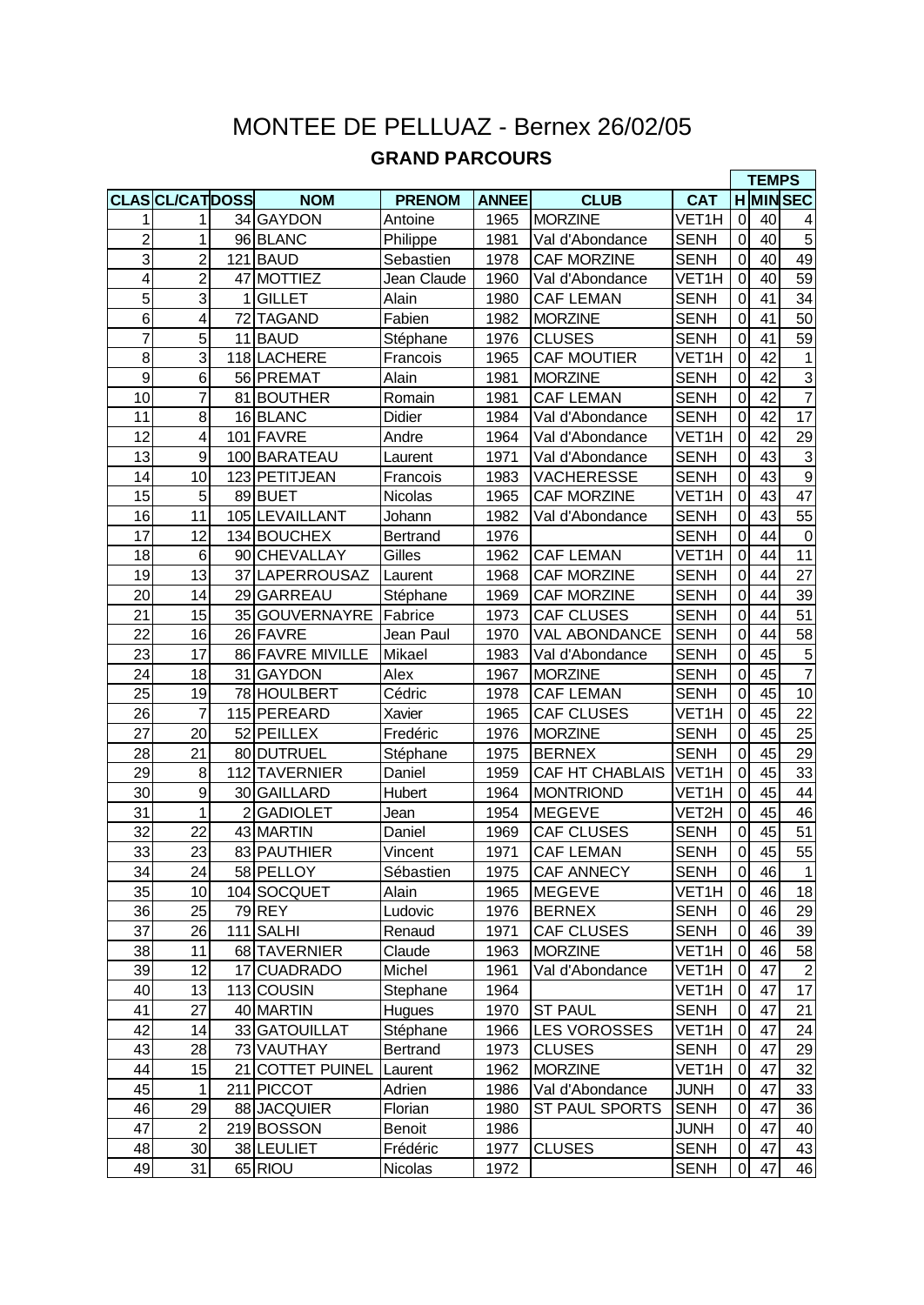| 50  | 16                      |   | 132 HANNOT               | Dominique     | 1963 |                            | VET1H              | $\mathbf 0$    | 47 | 49              |
|-----|-------------------------|---|--------------------------|---------------|------|----------------------------|--------------------|----------------|----|-----------------|
| 51  | $\overline{c}$          |   | 62 PREMAT                | Yves          | 1950 | CAF ST JEOIRE              | VET2H              | $\mathbf 0$    | 47 | 52              |
| 52  | 3                       |   | 77 BORDET                | Raphäel       | 1986 | <b>LEMAN</b>               | <b>JUNH</b>        | $\mathbf 0$    | 48 | 13              |
| 53  | 32                      |   | 116 MOROTTI              | Alain         | 1967 | <b>MORGINS</b>             | <b>SENH</b>        | $\mathbf 0$    | 48 | $\overline{37}$ |
| 54  | 33                      |   | 99 REY                   | Stephane      | 1966 | <b>MORZINE</b>             | <b>SENH</b>        | $\mathbf 0$    | 48 | 56              |
| 55  | 34                      |   | 66 SERAMOUR              | Rémy          | 1966 | OFFICE HTE MONT SENH       |                    | $\mathbf 0$    | 49 | 8               |
| 56  | 35                      |   | 64 RICHARD               | Franck        | 1967 | CAF MORZINE                | <b>SENH</b>        | $\mathbf 0$    | 49 | $\overline{12}$ |
| 57  | 17                      |   | 48 MONTEGANI             | Eric          | 1961 | <b>MORZINE</b>             | VET1H              | $\mathbf 0$    | 49 | $\overline{25}$ |
| 58  | 36                      |   | 127 BESSON               | Philippe      | 1966 | <b>ST PAUL</b>             | <b>SENH</b>        | 0              | 49 | 28              |
| 59  | 18                      |   | 44 MONTEGANI             | Claude        | 1957 | <b>HT CHABLAIS</b>         | VET1H              | $\mathbf 0$    | 49 | 45              |
| 60  | 37                      |   | 50 MARCELLIN             | Christophe    | 1966 | CAF MORZINE                | <b>SENH</b>        | 0              | 49 | 54              |
| 61  | 38                      |   | 126 BURNET               | Nicolas       | 1970 | <b>ST PAUL</b>             | <b>SENH</b>        | $\pmb{0}$      | 50 | 15              |
| 62  | 39                      |   | 15 BLANC                 | Jérôme        | 1976 | <b>CLUSES</b>              | <b>SENH</b>        | $\mathbf 0$    | 50 | 24              |
| 63  | 3                       |   | 94 BOUTHER               | Jean Pierre   | 1954 | ST PAUL SPORTS             | VET2H              | $\mathbf 0$    | 50 | 32              |
| 64  | 19                      |   | 117 PERRET               | Daniel        | 1956 |                            | VET1H              | $\mathbf 0$    | 50 | 39              |
| 65  | 40                      |   | 130 BOSSON               | Jean Louis    | 1974 | <b>CAF ANNECY</b>          | <b>SENH</b>        | 0              | 50 | 42              |
| 66  | 20                      |   | 28 GAYDON                | Jean François | 1963 | <b>CAF MORZINE</b>         | VET1H              | $\mathbf 0$    | 50 | 44              |
| 67  | 41                      |   | 71 TRABICHET             | Jean Noël     | 1977 | <b>VAILLY</b>              | <b>SENH</b>        | 0              | 50 | 47              |
| 68  | 42                      |   | 76 ZINK                  | Lionel        | 1972 | <b>HT GIFFRE</b>           | <b>SENH</b>        | $\mathbf 0$    | 51 | $\mathbf{3}$    |
| 69  | 21                      |   | 106BOCARD                | Ivan          | 1964 |                            | VET1H              | $\mathbf 0$    | 51 | 10              |
| 70  | 43                      |   | 133 DELANOE              | Laurent       | 1977 | <b>CMS ARECHE</b>          | <b>SENH</b>        | $\mathbf 0$    | 51 | 18              |
| 71  | 22                      |   | 46 MICHOUD               | Jean Paul     | 1960 | <b>CAF LEMAN</b>           | VET <sub>1</sub> H | $\mathbf 0$    | 51 | 28              |
| 72  | 44                      |   | 70 TETAZ                 | Joël          | 1972 | CHATILLON S/ CLU SENH      |                    | 0              | 51 | 47              |
| 73  | 1                       | 7 | <b>CHAVANNE</b>          | Magalie       | 1976 | <b>ONNION</b>              | <b>SENF</b>        | $\mathbf 0$    | 51 | $\overline{51}$ |
| 74  | 23                      |   | 98 MARULLAZ              | Serge         | 1965 | <b>MORZINE</b>             | VET1H              | $\mathbf 0$    | 51 | 54              |
| 75  | 45                      |   | 22 DUCRETTET             | Bernard       | 1967 | <b>THOLLON LES MENSENH</b> |                    | 0              | 52 | 27              |
| 76  | 46                      |   | 84 DUCRET                | Sebastien     | 1981 | ST PAUL SPORTS             | <b>SENH</b>        | $\mathbf 0$    | 52 | 34              |
| 77  | 1                       |   | 24 EPARDEAU              | Odile         | 1963 | <b>ARAVIS</b>              | <b>VETF</b>        | $\mathbf 0$    | 52 | 43              |
| 78  | 47                      |   | 93 CHATEL                | Nicolas       | 1967 | <b>LES VOROSSES</b>        | <b>SENH</b>        | $\mathbf 0$    | 52 | 56              |
| 79  | $\overline{\mathbf{4}}$ |   | 102 BOVARD               | Michel        | 1946 | <b>ABONDANCE</b>           | VET2H              | $\mathbf 0$    | 53 | $\, 8$          |
| 80  | 48                      |   | 49 MICHAUD               | Olivier       | 1973 | <b>MORZINE</b>             | <b>SENH</b>        | $\mathbf 0$    | 53 | 32              |
| 81  | 24                      |   | 25 FERNANDEZ             | Juanito       | 1960 | ST JEOIRE ESC              | VET1H              | $\mathbf 0$    | 54 | 21              |
| 82  | 25                      |   | 128 MAXIT                | Christian     | 1957 | Val d'Abondance            | VET1H              | $\mathbf 0$    | 54 | 35              |
| 83  | 49                      |   | 63 RICHARD               | Fabrice       | 1979 | <b>CAF MORZINE</b>         | <b>SENH</b>        | 0              | 54 | 50              |
| 84  | 50                      |   | 97 BLANC DEPOTEX Raphael |               | 1976 |                            | <b>SENH</b>        | $\mathbf 0$    | 54 | 59              |
| 85  | 51                      |   | 69 TOURNIER              | Franck        | 1976 | LE BIOT                    | <b>SENH</b>        | 0              | 55 | $\overline{2}$  |
| 86  | $\overline{2}$          |   | 32 GAYDON                | Sylvie        | 1972 | <b>MORZINE</b>             | <b>SENF</b>        | $\mathbf 0$    | 55 | 11              |
| 87  | 3                       |   | 92 BORDET                | Sandrine      | 1970 | <b>VAL ABONDANCE</b>       | <b>SENF</b>        | $\mathbf 0$    | 55 | 21              |
| 88  | 26                      |   | 60 PAGNOD                | Jean Paul     | 1958 | Onnion                     | VET1H              | $\mathbf 0$    | 55 | 23              |
| 89  | 52                      |   | 9 <b>BLIN</b>            | Olivier       | 1980 | <b>CONTAMINES</b>          | <b>SENH</b>        | 0              | 56 |                 |
| 90  | $\overline{2}$          |   | 45 MONTEGANI             | Laurence      | 1961 | <b>HT CHABLAIS</b>         | <b>VETF</b>        | 0              | 56 | 10              |
| 91  | 53                      |   | 19 COURRIER              | Fabien        | 1978 | CAF HT CHABLAIS            | <b>SENH</b>        | 0              | 56 | 12              |
| 92  | 27                      |   | 107 MUFFAT               | Francois      | 1956 | <b>MORZINE</b>             | VET1H              | $\mathbf 0$    | 56 | 16              |
| 93  | 54                      |   | 95 DUCRET                | Sylvain       | 1983 | ST PAUL SPORTS             | <b>SENH</b>        | $\mathbf 0$    | 56 | 45              |
| 94  | 55                      |   | 122 LAUSENAZ             | Patrice       | 1974 |                            | <b>SENH</b>        | 0              | 56 | 50              |
| 95  | 28                      |   | 23 ELLENREICH            | Frédéric      | 1965 | <b>SCOUTS CLUSES</b>       | VET <sub>1</sub> H | 0              | 56 | 54              |
| 96  | 5                       |   | 120 BAUD                 | Francis       | 1950 | <b>MORZINE</b>             | VET2H              | 0              | 57 | 21              |
| 97  | 6                       |   | 124 HYVERT               | Gerard        | 1946 |                            | VET2H              | 0              | 57 | 25              |
| 98  | 1                       |   | 12BOUVIER                | Michel        | 1943 | <b>CHEDDE</b>              | VET3H              | 0              | 57 | 32              |
| 99  | 7                       |   | 110 BRON                 | Jean Claude   | 1947 | <b>MORZINE</b>             | VET2H              | $\mathbf 0$    | 57 | 49              |
| 100 | 29                      |   | 109 DESUZINGES           | Laurent       | 1956 |                            | VET1H              | $\mathbf 0$    | 57 | 57              |
| 101 | $\,8\,$                 |   | 59 PRUNET                | Charles       | 1953 | <b>COMBLOUX</b>            | VET2H              | $\mathbf 0$    | 58 | 11              |
| 102 | 30                      |   | 5 ANTONIOTTI             | Patrick       | 1963 | <b>CORDON</b>              | VET1H              | 0              | 58 | 17              |
| 103 | 31                      |   | 67 TRABICHET             | Roland        | 1965 | <b>VAILLY</b>              | VET1H              | $\overline{0}$ | 58 | 42              |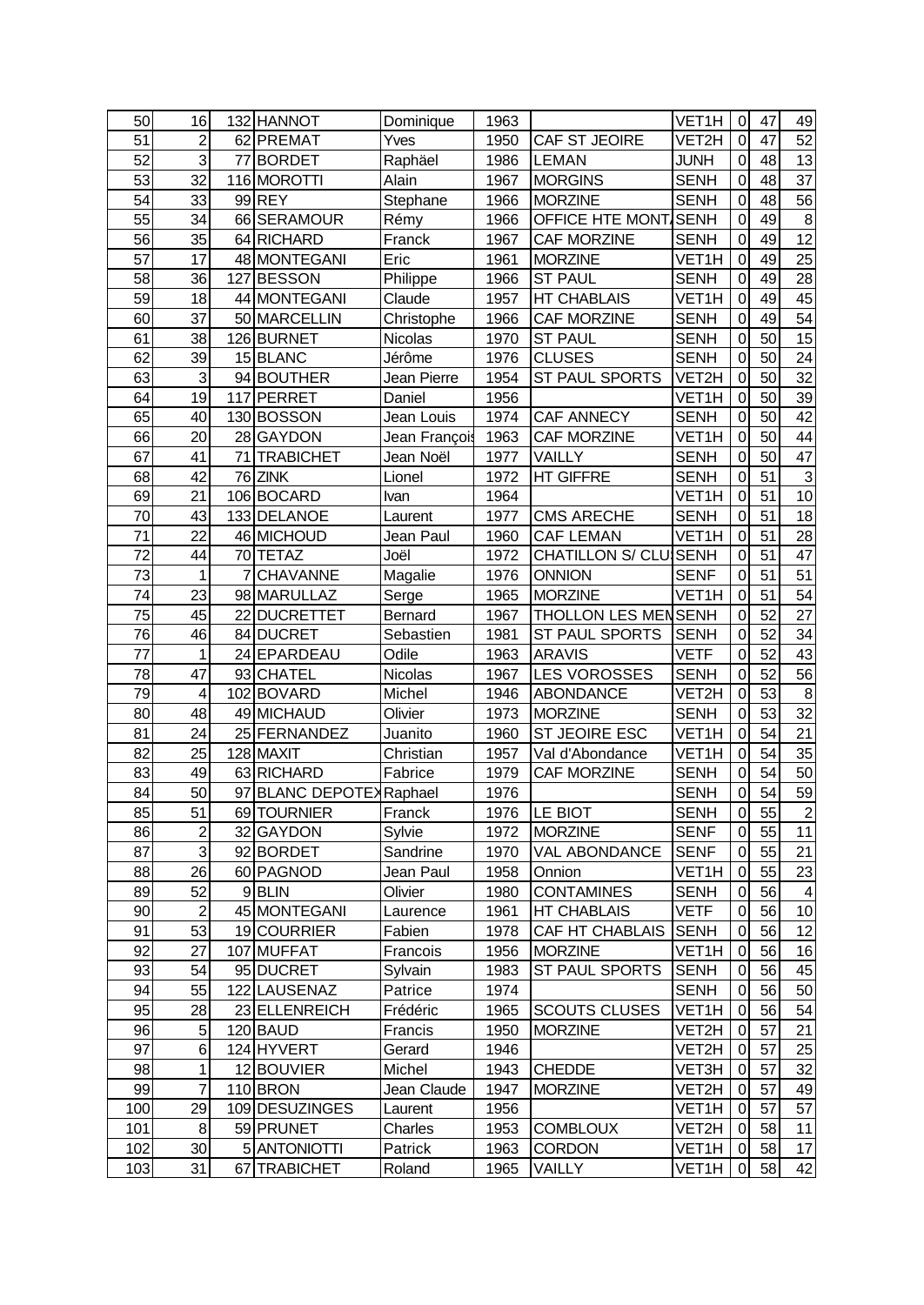| 104 | 9               | 6APERTET                     | François      | 1954 | <b>MEGEVE</b>               | VET2H       | $\Omega$ | 58             | 44              |
|-----|-----------------|------------------------------|---------------|------|-----------------------------|-------------|----------|----------------|-----------------|
| 105 | 32              | 114 FAVRE ROCHEX J. Francois |               | 1964 |                             | VET1H       | ΩI       | 58             | 55              |
| 106 | 4               | 119 PREMAT                   | M.Jeanne      | 1978 | CAF HT CHABLAIS             | <b>SENF</b> | 0        | 59             | 10              |
| 107 | $\overline{2}$  | 54 PERILLAT                  | Raymond       | 1941 | <b>CAF CLUSES</b>           | VET3H       | ΩI       | 59             | 20              |
| 108 | 10 <sub>1</sub> | 125 MABUT                    | Gilles        | 1945 |                             | VET2H       | ΩI       | 59             | 34              |
| 109 | 56              | 39 MOUCHET                   | Alban         | 1966 | <b>ALLINGES</b>             | <b>SENH</b> | $\Omega$ | 59             | 37              |
| 110 | 3               | 41 MERCICA                   | Marie Helene  | 1954 | <b>MORZINE</b>              | <b>VETF</b> |          | 0              | $\overline{4}$  |
| 111 | 4               | 14 BARDY                     | Agnes         | 1958 | <b>MORZINE</b>              | VETF        |          | 0              | 6               |
| 112 | 57              | 8BASSON                      | Christophe    | 1974 | <b>MONTRIOND</b>            | <b>SENH</b> |          | 0              | 22              |
| 113 | 58              | 18 COTTET DUMOUL             | Jérôme        | 1977 | <b>CAF MORZINE</b>          | <b>SENH</b> |          | 0              | 43              |
| 114 | 3               | 108 CHEVALLAY                | Bernard       | 1938 |                             | VET3H       |          | 1              | 33              |
| 115 | 33              | 129 REY                      | J.Francois    | 1958 |                             | VET1H       |          | $\overline{2}$ | 44              |
| 116 | 34              | 131 BURNET                   | Roger         | 1965 |                             | VET1H       |          | $\overline{2}$ | 49              |
| 117 | 11              | 61 PRUNET                    | Lucien        | 1949 | <b>MEGEVE</b>               | VET2H       |          | 3              | 19              |
| 118 | 4               | 36 HOFFMANN                  | Daniel        | 1941 | <b>FFME</b>                 | VET3H       |          | 4              | $6\phantom{1}6$ |
| 119 | 5               | 10 BRON                      | Patricia      | 1968 | <b>MORZINE</b>              | <b>SENF</b> |          | 4              | 45              |
| 120 | 12              | 103 FAVRE VICTOIRE Maurice   |               | 1949 | <b>ABONDANCE</b>            | VET2H       |          | $\overline{4}$ | 52              |
| 121 | 6               | 85 AIMARD                    | Corinne       | 1978 | <b>ST PAUL SPORTS</b>       | <b>SENF</b> |          | 9              | 55              |
| 122 | 35              | 75 ZANALDA                   | Thierry       |      | <b>CAF SALEVE</b>           | VET1H       |          | 10             | 39              |
| 123 | 13              | 74 VITTOZ                    | Alain         | 1952 | <b>THOLLON LES MENVET2H</b> |             |          | 12             | 43              |
| 124 | 36              | 42 MAURE                     | <b>Benoit</b> | 1965 | <b>CAF LEMAN</b>            | VET1H       |          | 16             | 28              |
| 125 | 7               | 82 MAZUROWICZ                | Karina        | 1976 | <b>CERVENS</b>              | <b>SENF</b> |          | 27             | 41              |